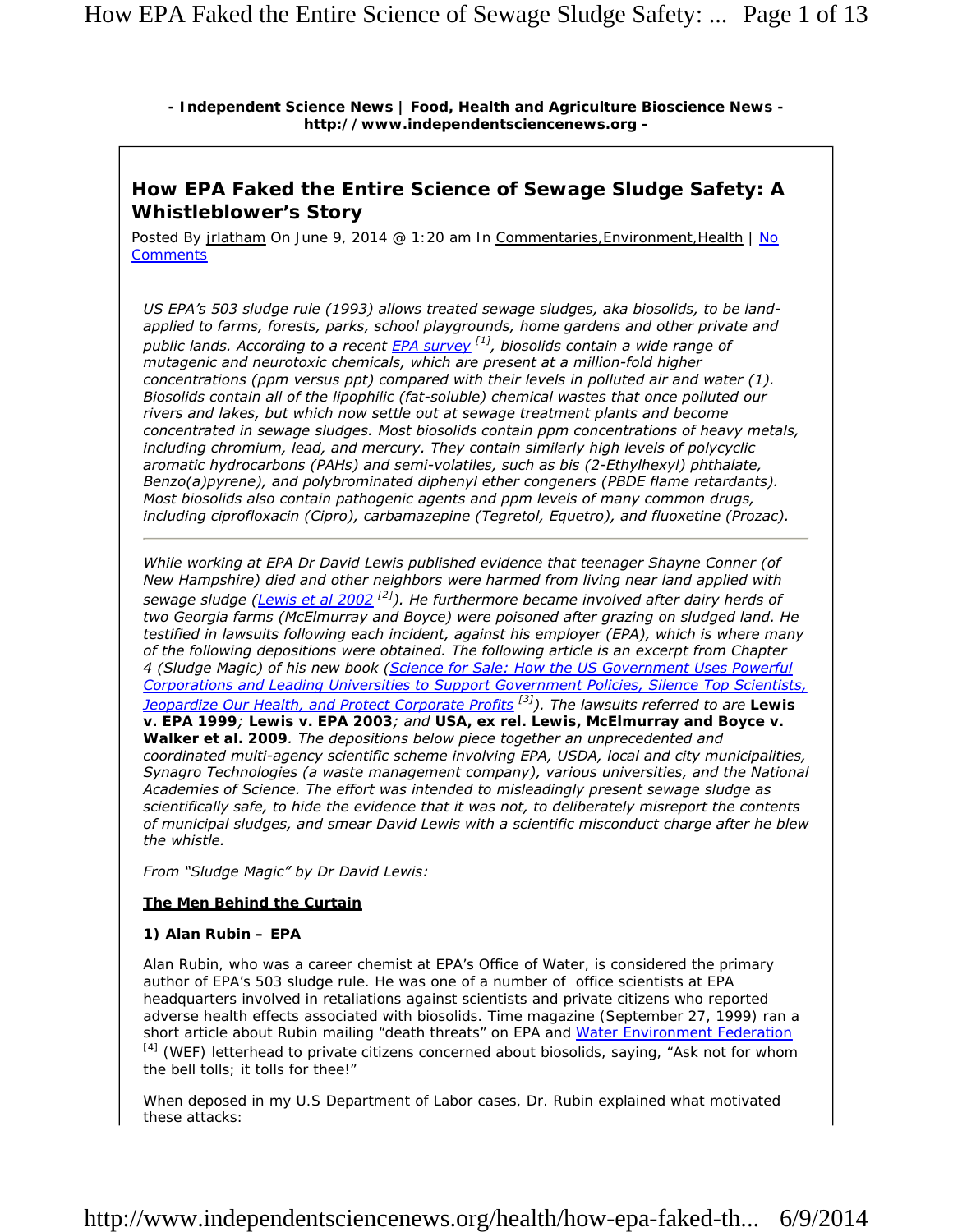*RUBIN QUESTIONED BY ATTORNEY STEPHEN KOHN (1999) (2)*

*Q. Are you proud of the work you did?… Do you feel, in any way, hurt or upset to have someone like Dr. Lewis criticizing it?…Professionally hurt, a little? A. Somewhat.* 

*Q. How so?…* 

*A. Well, I think my professional reputation, to a large extent, is based on my association with biosolids, 503 and its technical basis. So I feel my reputation would be somewhat disparaged if the basis of the rule, and the scientific findings were shown to be in error.*

Rubin coined the term "sludge magic" when EPA's proposed 503 sludge rule was undergoing internal peer review at EPA's Office of Research & Development in 1992. Dr. Robert Swank, the research director at the EPA lab in Athens, Georgia, where I worked, called Dr. Rubin. When Swank asked him to explain how sewage sludge renders pollutants non-bioavailable, Rubin replied, "It's magic." During his deposition, Rubin deferred to USDA agronomist Rufus Chaney when questioned about scientific studies supporting sludge magic:

*RUBIN QUESTIONED BY MR. KOHN (1999) (3)* 

*Q. You called it sludge magic?* 

*A. Yes, that is my term. "sludge magic" [means] there are unique properties in the biosolids matrix that sequester metals, that sequester organics. By sequester I mean significantly reduce the mobility to move from the biosolids out to the environment, and the matrix is really complex, and has organic material in it, organic pollutants, I'm talking about organic materials, like unit type materials, and carbohydrates, and manganese, and iron, and phosphorus, and all of these work together with the soil in a matrix to significantly reduce, if not eliminate movement of pollutants from the biosolids out to the environment. The processes, some of them are understood, some of them are not that well understood, but the whole thing taken together is called magic. So I coined the term magic. Q. And the "sludge magic" which prevents harmful stuff that is* 

*in the sludge escaping the sludge? A. Moving at any significant flux or rate out to the environment to create doses of pollutants that would harm plants, animals or humans.* 

*Q. …these studies [are] kept somewhere?* 

*A. No, they are actually—well, Chaney is probably the one that has them all, he is like a walking encyclopedia.*

So, after working in EPA's biosolids program for over thirty years, the primary author of EPA's 503 sludge rule still couldn't explain how biosolids prevent potentially harmful levels of pollutants from being taken up by plants, animals and humans.

#### **2) Rufus Chaney-USDA**

My attorney, Ed Hallman, deposed Dr. Rufus Chaney at USDA's Animal Manure and By-Products Laboratory in Beltsville, Maryland. His position reflects the importance that the USDA places on protecting biosolids:

*CHANEY ANSWERING MR. HALLMAN (2009)* (4)

*I've been appointed in a category which is above GS-18 called senior scientific research service. Within that, there are no subgrades. There is a group —there is only about ten of us in all of my agency that have reached that level.… I would say I'm the US Department of Agriculture's most knowledgeable scientist about biosolids.*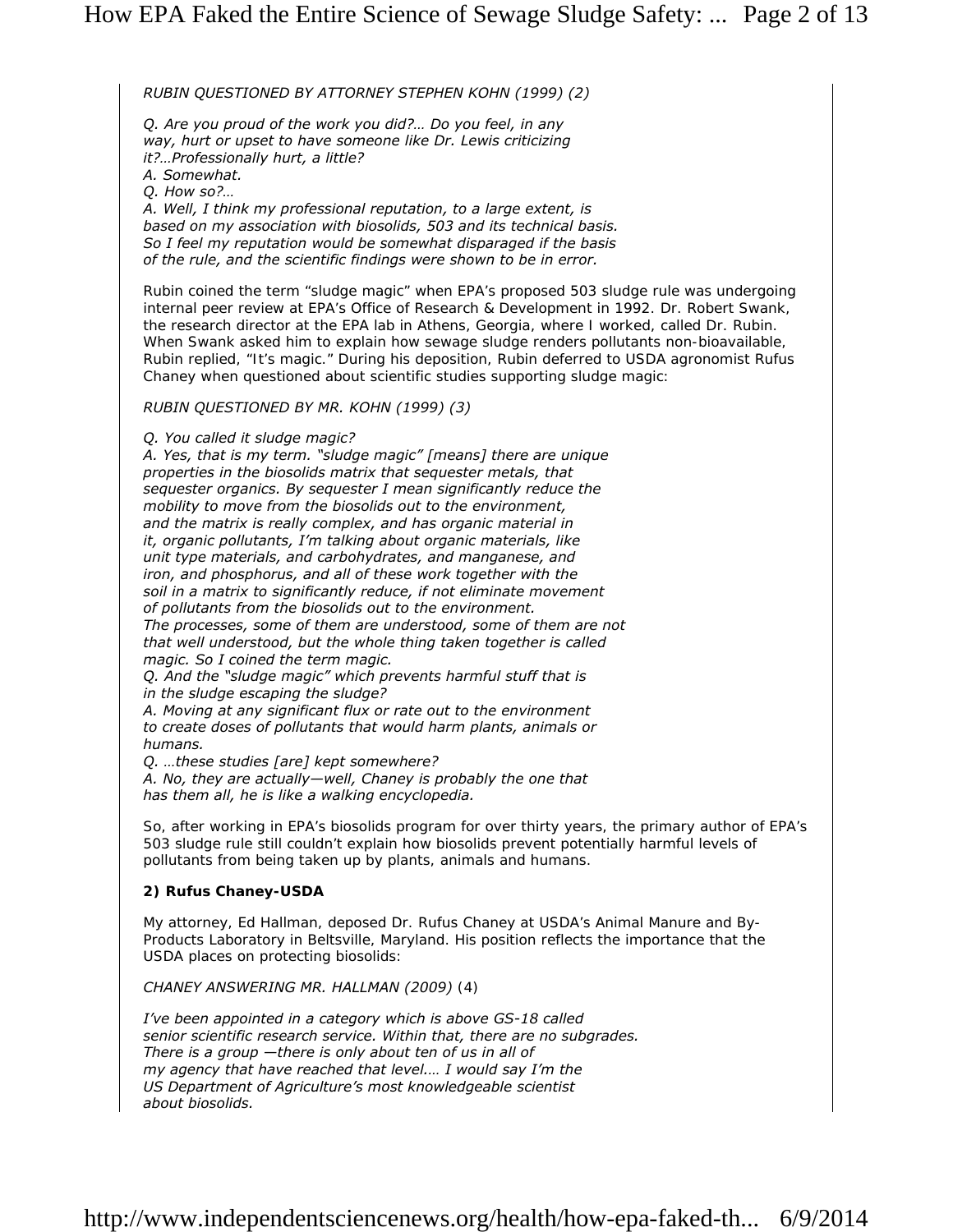Chaney further testified that EPA scientists have never understood the science he developed, which proves heavy metals and toxic organic pollutants in biosolids cannot harm public health or the environment.

*CHANEY ANSWERING MR. HALLMAN (2009) (5)* 

*EPA withdrew the original proposed rule and completely rewrote it. Actually I played a very significant role in what the rule became. It's evident in the record. And even at the end I provided comments through USDA, approved at higher levels, saying that the rule needed a few more revisions before it was issued. But, yes, I was heavily involved in bringing to fore the science about biosolids that needed to be the basis for the rule.*

Chaney explained that the unique properties of sewage sludge prevent pollutants from becoming bioavailable. In other words, they can't be taken up or absorbed by plants and animals' and they pose little or no risk to public health or the environment no matter which pollutants are present, or what their concentrations are.



Rufus Chaney (C) and J. Scott Angle (R) USDA Photo

One of Rufus Chaney's primary collaborators, Jay Scott Angle, replaced Gale Buchanan as the agricultural dean at University of Georgia (UGA) in 2005, the year we filed a *qui tam* lawsuit over "the Gaskin study" (Gaskin et al 2003 [5])(6). After EPA funded this study, one of its employees, Robert Brobst, who is charged with investigating reports of biosolids-related adverse health effects, provided UGA with data fabricated by the City of Augusta, Georgia (see Figure 1.). This fabricated data was used in the Gaskin study which EPA then used to discredit any links between biosolids and cattle deaths on two Georgia dairy farms owned by local farmers, the McElmurray and Boyce families (4). President Bush

appointed Buchanan under secretary of agriculture for research, education and economics the following year (7).

Two years earlier, the director of UGA's School of Marine Programs was advised not to hire me as a faculty member "because we're dependent on this money…grant and contract money…money either from possible future EPA grants or [from] connections there might be between the waste disposal community [and] members of faculty at the university." (8)

Many wastewater treatment plants throughout the United States aren't working properly, and are constantly in need of being repaired or upgraded to keep up with population growth. To help with this problem, EPA created a revolving loan program under the Clean Water Act to pump billions of dollars into the states to keep their wastewater treatments plants pumping properly. Chaney reasons that because the system as a whole is in constant need of repair, and there are still no documented cases of adverse health effects in the peer-reviewed scientific literature, "sludge magic," as Rubin calls it, works even when waste treatment plants don't.

Chaney further reasoned that any peer-reviewed scientific articles claiming that land application of biosolids poses a risk to public health or the environment must be false because no scientists funded by the US government and other reputable institutions have documented adverse effects from biosolids since the 503 sludge rule was passed in 1993.

In 1992, EPA's sludge rule failed to pass a scientific peer review in EPA's Office of Research & Development. Chaney blamed scientists in EPA's Office of Water for this failure: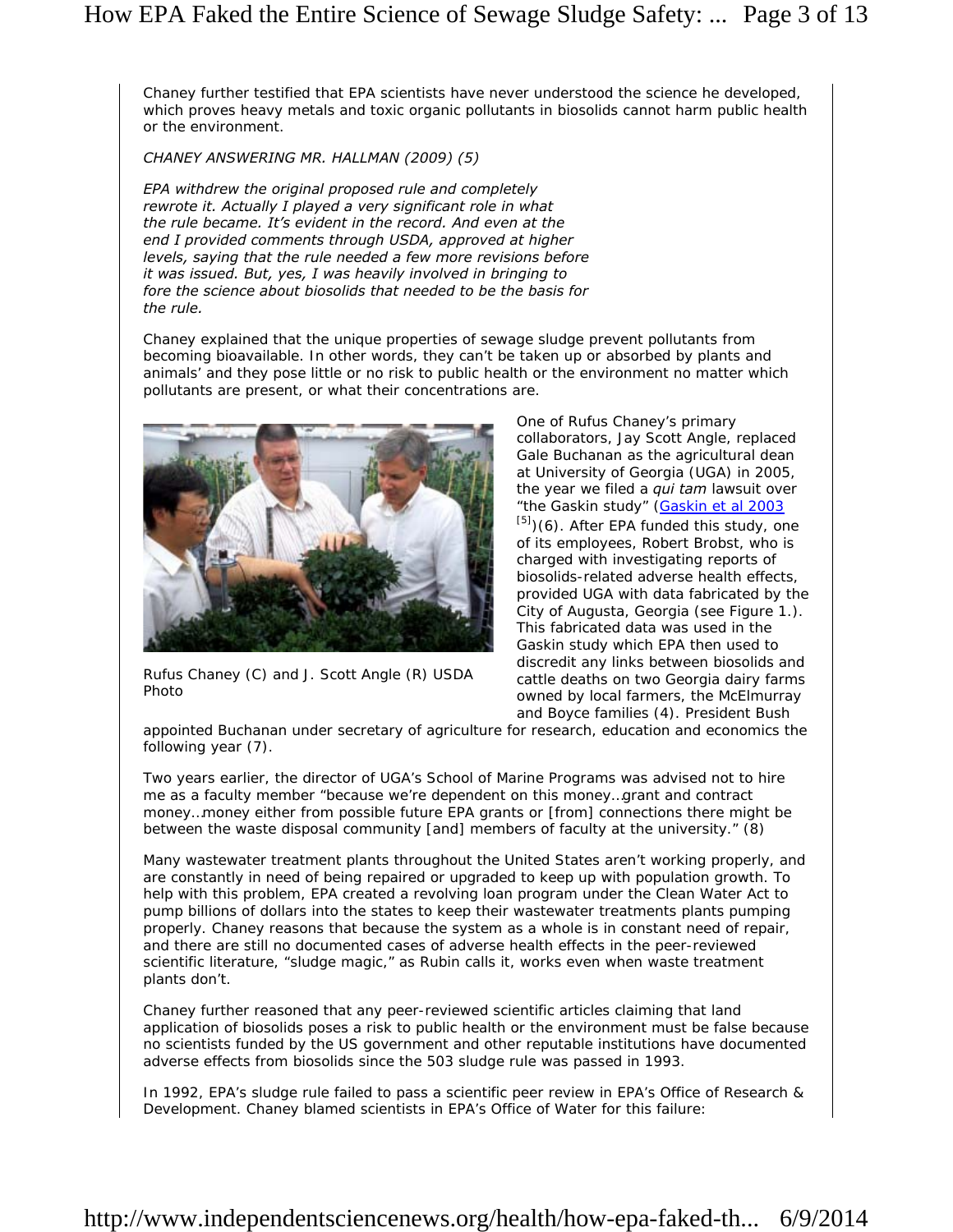*CHANEY ANSWERING MR. HALLMAN (2009)* (9)

*They originally proposed a rule where they even had the data screwed up. I don't know how much you know about that. But the original rule would have essentially prohibited all land application…. So there were lots of errors the first time around, stupid errors. They didn't—they didn't review it with USDA or Food and Drug Administration before they put it on the street and they suffered and had to withdraw it and start over.*

In his deposition, Chaney stated that adverse health effects from biosolids were documented in the scientific literature before 1992, and that he himself authored many of those studies.

*CHANEY QUESTIONED BY MR. HALLMAN (2009)* (10)

*Q. And you believe that all the studies you've seen, including the ones that you have coauthored and worked on, indicate that the land application of sewage sludge in accordance with 503 is safe…and is not a danger to human health and welfare, is that correct, if it's applied in accordance with those regulations? A. I won't disagree with that. I had advised EPA that I wanted a lower cadmium limit…. I won the battle because pretreatment and the universal understanding of the unacceptability of cadmium in biosolids has led to biosolids declining to 1 to 2 ppm in most cities in the United States. Biosolids has become remarkably less contaminated because of what we've done with the 503 and because of the publications, such as mine, which showed adverse effects of previous practices.*

The phenomenon by which biosolids have become far less contaminated with cadmium is clearly evident in the data that the City of Augusta reported to EPA and the State of Georgia. These are the same (Gaskin) data that EPA and UGA published and later used by the National Academy of Sciences to conclude that Augusta's biosolids were not responsible for hundreds of cattle that died on two dairy farms (McElmurray and Boyce) where it was applied. The data purportedly show (Fig. 1 pdf here <sup>[6]</sup>) that monthly cadmium levels in the city's sewage sludge fluctuated wildly up to 1, 200 ppm from January 1980 to February 1993, the very month that EPA promulgated the 503 rule.

Chaney wants everyone to believe that cadmium, which was making people and animals sick, dropped to safe levels all across the country the moment EPA passed its sludge regulation in February 1993. No regulatory agency at the state or federal level, however, ever monitors levels of cadmium, or anything else, in biosolids (11). They simply accept whatever data the cities provide.

In Augusta's case, we know that the city's "sludge magic" was faked. The city's former plant manager, Allen Saxon, confessed when deposed by Mr. Hallman.

Judge Anthony Alaimo, who ruled on a lawsuit against the USDA filed by the McElmurray family, ordered the USDA to pay for crops the family couldn't plant because their land was too contaminated with cadmium and other hazardous wastes from Augusta's biosolids. Judge Alaimo wrote, "In January 1999, the City rehired Saxon to create a record of sludge applications that did not exist previously." (12)

That same year, EPA gave UGA a federal grant to publish Augusta's data as part of the Gaskin study (Gaskin et al 2003). As soon as Mr. Saxon finished making "sludge magic" happen, all of the original data Augusta reported to the Georgia Environmental Protection Division (EPD) between 1993 and 1999 magically disappeared, and not just in Augusta. They turned up missing from the EPD records in Atlanta as well. EPA doesn't know what happened to the data, nor does the EPD, nor the City of Augusta, nor UGA. All of the data just magically disappeared from city and state records at the same time cadmium purportedly disappeared from Augusta's sewage sludge.

According to Rufus Chaney, it just doesn't matter whether the data are fake or real. He explained in his deposition: (13)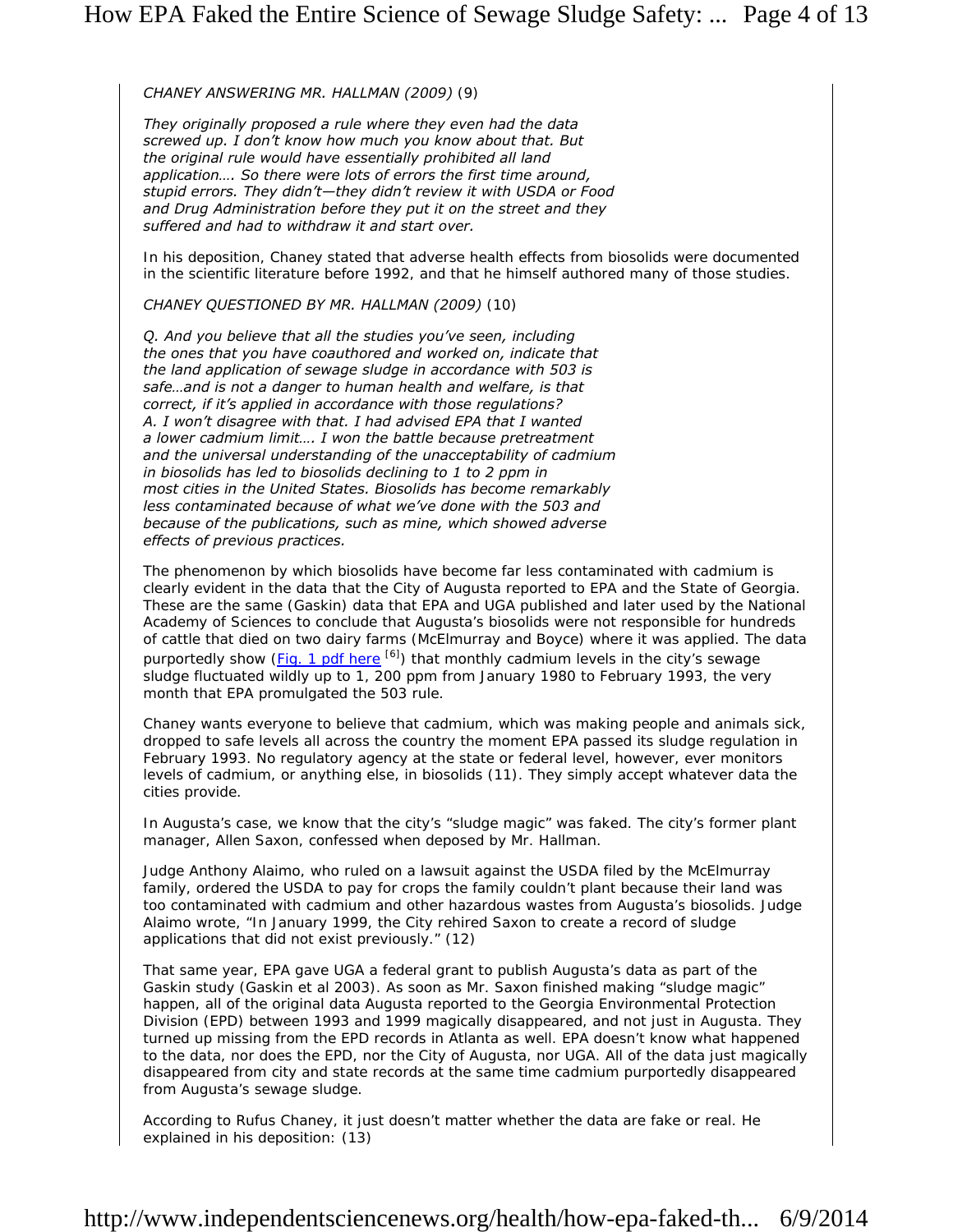

Augusta, Georgia's fraudulent Reporting of Cadmium in Sewage Sludge began in 1993.

*CHANEY QUESTIONED BY MR. HALLMAN (2009)*

*Q. Ms. Gaskin could have totally made up all that data and you would still rely on it because it was in a peer-reviewed study; is that accurate?* 

*A As long as it—as long as it was in general agreement with general patterns established in hundreds of papers….*

To sum up Chaney's position, because Gaskin's paper concluded that Augusta's sludge did not pose a health risk, it's valid research even if the data were fabricated. On the other hand, people should disregard scientists who report problems with biosolids, even if their work is published in the peer-reviewed scientific literature. That's because researchers at universities funded by government and have published hundreds of papers concluding that biosolids don't put public health or the environment at risk.

In 2004, Chaney commented on the US Composting Council's (USCC's) list serve about my termination by EPA acting assistant administrator Henry Longest, who developed EPA's sludge policies in the late 1970s (14). USCC is headed by Lorrie Loder, Synagro's product marketing director. Chaney, of course, supported Longest's decision to end my career for publishing research that raised public concerns over biosolids (Lewis et al. 2002<sup>[2]</sup>). He contrasted our BMC study with the Gaskin study:

### *CHANEY USCC (2004)* (15)

*The paper by Gaskin et al. [Gaskin, J. W., R. B. Brobst, W. P. Miller, and E. W. Tollner. 2003. Long-term biosolids application effects on metal concentrations in soil and bermudagrass forage J. Env. Qual. 32:146-152.] reports objective measurements on the soil metal concentrations, and metals in forages growing on the soils….[Lewis's] publication [Lewis D. L., D. K. Gattie, M. E. Novak, S. Sanchez, and C. Pumphrey. 2002. Interactions of pathogens and irritant chemicals in land-applied sewage sludges (biosolids). BMC Public Health 2:11.] contains none*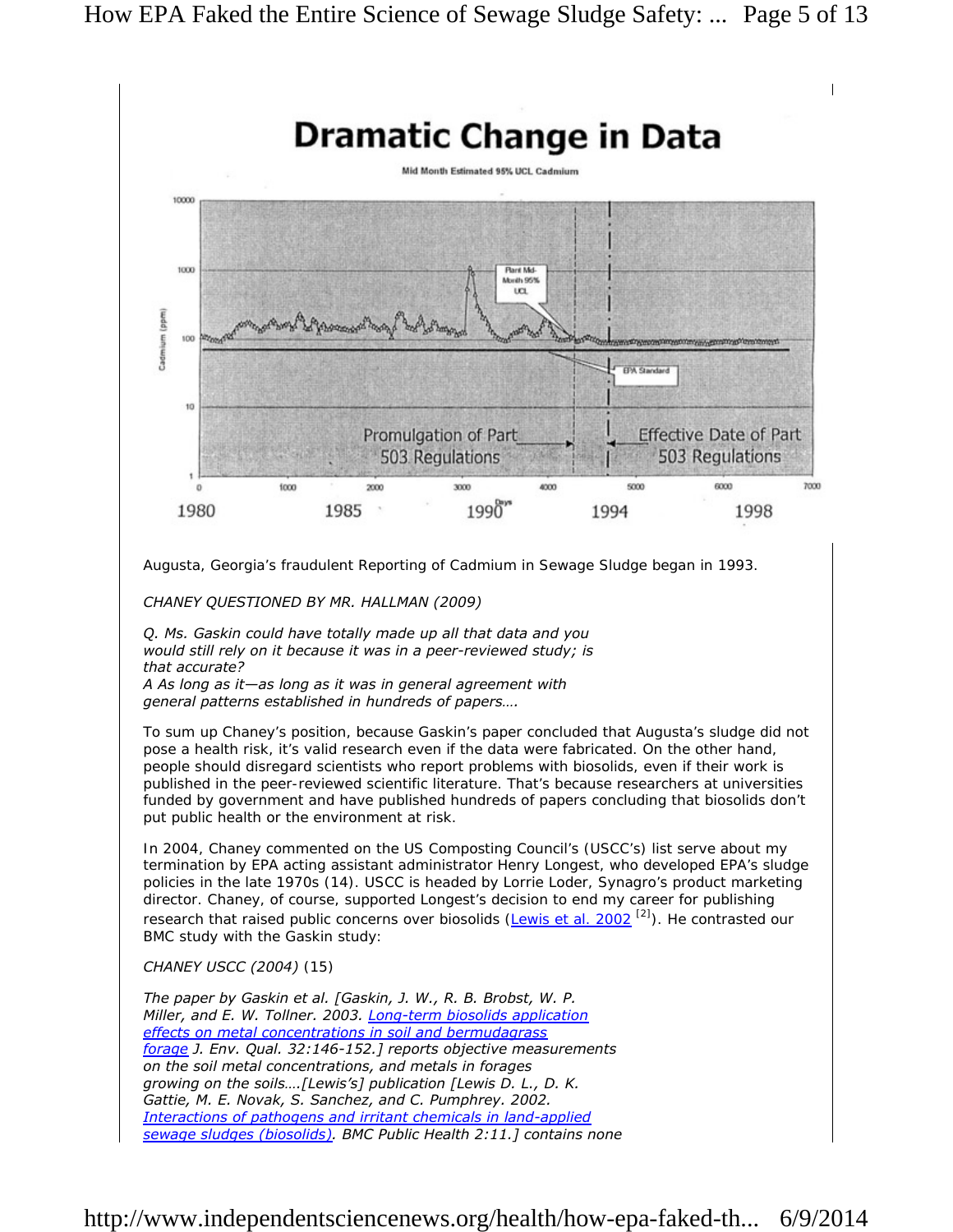*of the data from examination of biosolids exposed subjects, and lacks the comparison with randomly selected individuals from the general populations. It is not valid epidemiological science….*

*I support the whistle-blower rule and process as strongly as any other citizen or government employee. I happen to believe that Dr. Lewis has been treated fairly. Claims and opinions about public health are not peer-reviewed scientific evidence. EPA and other agencies have to base rules on the peer-reviewed papers, and to consider the weight of evidence. Some papers are more complete in proof of the issue tested, as I noted above regarding proof that some source caused a specific human infection.*

Our study published in BMC-Public Health had documented several cases linking Synagro's biosolids to illnesses and deaths, including the death of Shayne Conner in New Hampshire (Lewis et al. 2002 [2]). Chaney's statements about our study are drawn from a white paper Synagro published in 2001, which contains false allegations of research misconduct against me and my coauthors. In 2004, Synagro withdrew its allegations after EPA dismissed the allegations as meritless and not based in any facts (16). Synagro's white paper, which Chaney parroted, states, for example:

#### *SYNAGRO WHITE PAPER (2001)* (17)

*[Steps Lewis should have taken] include analysis of biosolids composition, fate and transport of chemicals and pathogens, determination of dose-response relationships, and methodology for and identification of the cause of health ailments purportedly associated with an environmental contaminant…. Such studies should involve a comparison of outcomes for subjects who are exposed to biosolids (treatment groups) and other subjects who are not exposed (control groups)…. The leading study, a comprehensive multi-year study of Ohio farm families living near land-applied fields, reported "no adverse health effects…in either people or animals." (Cit. 38.) While Dr. Lewis admitted that this study was based on sound epidemiology, he refuses to apply its techniques….*

Our *BMC* paper does, in fact, contain this information. It includes, for example, data we obtained from the patients' medical records, and a dose-response analysis of exposed and unexposed individuals in an area near a field treated with biosolids (Figure 2)(18). This field lay approximately 300 feet from a house where Shayne Conner suddenly died from respiratory failure. Conner's parents, Tom and Joanne Marshall, sued Synagro, which bought out the company that applied the biosolids. EPA ethics officials approved of my serving as an expert witness for plaintiffs, and required that I donate any expert witness fees to EPA or other governmental or nonprofit organizations. By serving as an expert witness, I was able to obtain access to medical records and other critically important information tied up in *Marshall v. Synagro*.

In Conner's neighborhood, we were able to gather information on symptoms from all but one family, including family members who reported no symptoms. We found:

LEWIS ET AL. *BMC PUBLIC HEALTH (2002)* (19)

*Based on a least-squares analysis, proportions of individuals with symptoms increased linearly from 40 to 80 h (r<sup>2</sup> 0.98) with time exposed to wind blowing from the field; all occupants in households with exposure ≥ 80 h reported symptoms (Fig. 2). Proportions of individuals with symptoms also decreased linearly*  with distance from the field from 130 to 320 m ( $r^2$  0.95); all *occupants in households living ≤ 130 m from the field reported symptoms.*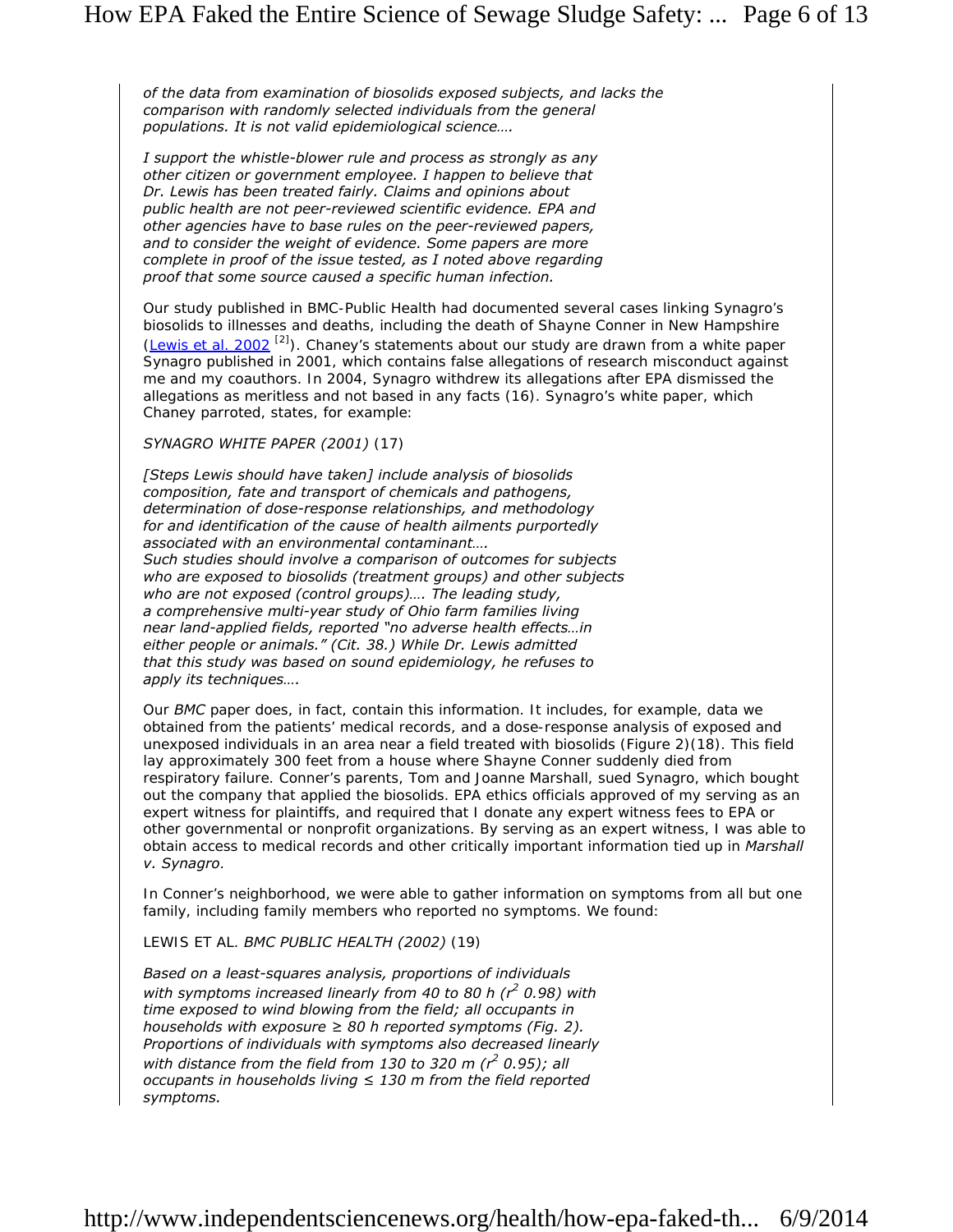As reported in our BMC article, we mainly investigated the most common form of treated sewage sludges, called Class B biosolids:

LEWIS ET AL. *BMC PUBLIC HEALTH (2002)* (20)

*County records indicated that biosolids-related complaints for individual patients described in this study were concurrent with land application of Class B biosolids.*

As mentioned earlier, most bacterial populations that are killed back can re-establish themselves within a few days after biosolids are stockpiled, or spread on land (21). It's like cooking the Thanksgiving turkey. Eating it fresh out of the oven is one thing, but after it's been sitting out for a few days is a different matter. Biosolids are rich in proteins, which allow *staphylococci* to proliferate just as they do with turkey dinners (22).

We discovered that one out of four residents who reported irritation of the skin, eyes, or respiratory tract from exposure to biosolids had staphylococcal infections involving *S. aureus* or *S. epidermitis*. Two of the three deaths linked to biosolids were caused by *S. aureus* infections. Because multi-antibiotic resistant bacteria are common at wastewater treatment plants, biosolids-related infections are of particular concern (23).

During her depositions, Julia Gaskin testified that she believed Augusta's biosolids harmed the McElmurray and Boyce dairy farms; and she pointed out that her study included ample data supporting the dairy farmers' lawsuits.

*GASKIN ANSWERING MR. HALLMAN (2009)* (24)

*A. Now, you have characterized that the EPA has used this against them. There is certainly data in here that could have been used to support them as well. Q. What data? A. The fact that we had high cadmium and molybdenum in three fields that had been—and forages in three fields that had been greater than six years. The fact we saw a reduction in copper and* 

*molybdenum ratios with long-term biosolids application.*

#### **3) Thomas Burke – EPA**

Responding to congressional hearings into EPA retaliations against<sup>[7]</sup> me, my EPA laboratory director, and others who have questioned the science EPA uses to support its sludge rule, EPA called upon the National Academy of Sciences National Research Council (NRC) to reevaluate its scientific basis. Ellen Harrison, an NRC panel member from Cornell University, provided the panel with copies of my unpublished manuscripts and two in-press, peer-reviewed journal articles (*BMC Public Health*, 2002; *ES&T*, 2002) (25). Harrison, director of the Cornell Waste Management Institute, and her coauthors published a well-documented, peer-reviewed article [8] concluding that EPA's current sewage sludge regulation does not protect human health, agriculture, or the environment (26). She was also part of a group of NRC panel members selected to brief EPA on the academy's findings when their report was electronically released on July 2, 2002. She testified in my labor case: (27)

#### *HARRISON QUESTIONED BY MR. KOHN (2003)*

*Q. I'm looking for a larger-picture question here, what would you state would be Dr. Lewis' major contribution in terms of the concerns he was raising to the National Academy review process? A. David is the only scientist that to that time had raised the scientific issues that might lead to exposure and disease and so David's ideas in that regard, I think, were important to sort of framing the National Academy panel's in recognizing that… there are a lot of gaps here, there are plausible routes of exposures that we haven't assessed. So David's role was—I mean in my book David was a hero in this regard basically. Despite the incredible flack he was getting, [he] put forward reasonable scientific theories, backed by some research to suggest that*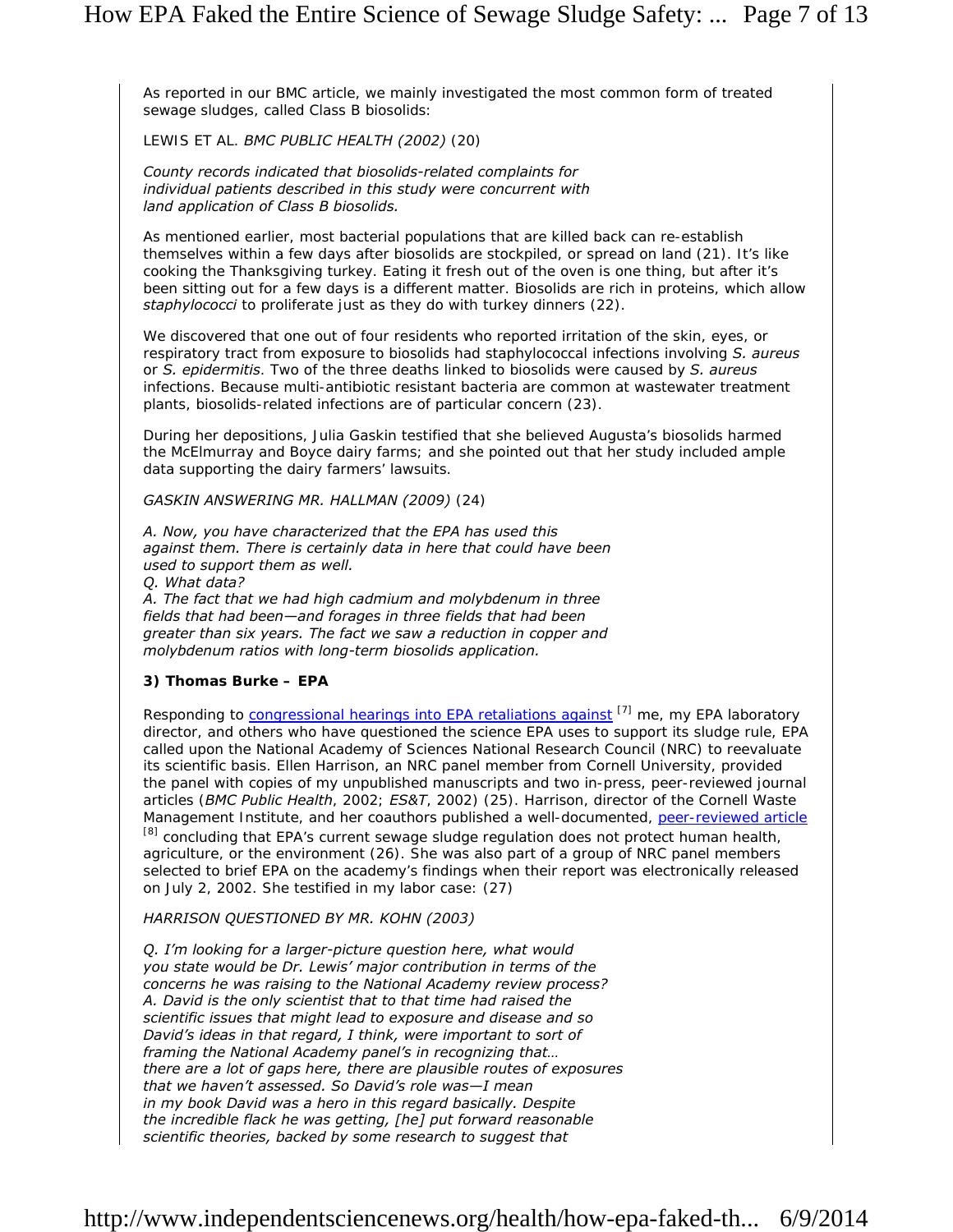*there were plausible routes of exposure and that in fact illness might be resulting. He, I mean as far as I'm concerned, he kind of turned the whole thing around…I think without David's involvement we wouldn't be at all where we are today in terms of looking at the safety issues anew. David raised-David gave a legitimacy to the allegations that has made it impossible to ignore the alleged health issues…. So I think David has probably been the most important player in all this.*

Although the report drew heavily upon my unpublished manuscripts, the electronic version only cited one paper, an *ES&T* article. Susan Martel, an NRC staff member, explained to Harrison that all but one reference to my work were removed from draft versions of the NRC report based on input from panel members. Then, according to Martel, the panel chair, Thomas Burke, removed the one remaining reference to my *ES&T* article from the final copy of the report, which is posted on the NRC's website (28). Burke, who was Dean of Johns-Hopkins School of Public Health at the time, was recently appointed head of EPA's Office of Research & Development by President Obama.

Burke removed the one remaining reference to our research after he and Martel received the following email from panel member Greg Kester, who was the biosolids coordinator for the State of Wisconsin: (29)

*Hi Tom and Susan—In contrast to your message that the briefings went well, I am quite disturbed by what I have heard transpired at the EPA briefing this morning. Among other items, I heard that EPA staff in the biosolids program were referred to as "the usual suspects" and basically denigrated for their work in the program. The message was also taken that their work should be devalued and the work of David Lewis should be elevated. I did not agree to such representation nor do I believe much of the committee did. We specifically noted that EPA should not be criticized for the work they did.… While EPA may not have been moved by the criticism, there are those on the Hill who would love nothing more than to criticize EPA.*

One year earlier, Synagro VP Robert O'Dette had emailed Kester a copy of his white paper accusing me of research misconduct. Kester, in turn, forwarded it to senior officials at EPA headquarters and other EPA offices throughout the country (30). In his email, Kester stated: (31)

*This paper presents many of the issues raised by Dr. Lewis in the New Hampshire case and provides compelling refutation. It was written by Bob O'Dette of Synagro.*

The NRC panel used Synagro's white paper in its deliberations over my research, and rewarded O'Dette by using a photo he submitted for the cover of the NRC report. Although the panel liberally borrowed from my unpublished and in-press papers without citing the source, it was careful to credit O'Dette as the source of its cover photo. Then, after removing my in- press, peer-reviewed articles documenting scores of cases of adverse health effects across the country, the NRC panel falsely reported: "There is no documented scientific evidence that the Part 503 rule has failed to protect public health." (32)

But the fallout from what the NRC panel did wasn't over yet. In 2008, a Nature reporter called me wanting my response to a federal judge, Anthony Alaimo, ruling that data in the Gaskin study were fabricated to cover up cattle deaths linked to hazardous wastes in Augusta's sewage sludge. Nature, as it turned out, was putting together a two-page news article and editorial about our research at UGA, pointing out that a multi-university study in Ohio had independently confirmed our findings:

#### *NATURE EDITORS (2008)* (35)

*In what can only be called an institutional failure spanning more than three decades—and presidential administrations of both parties—there has been no systematic monitoring programme*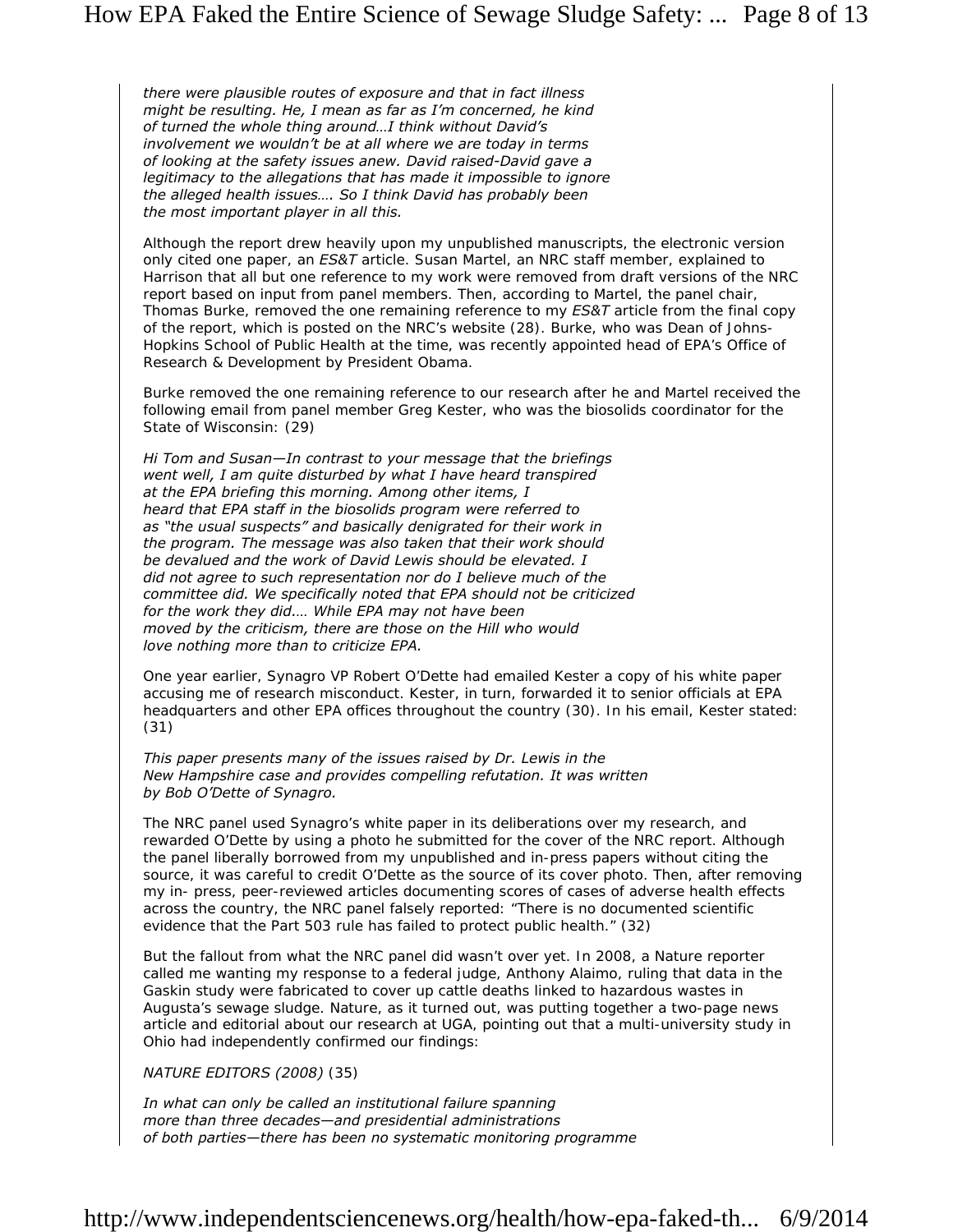*to test what is in the sludge. Nor has there been much analysis of the potential health effects among local residents even though anecdotal evidence suggests ample cause for concern. In fact, one of the studies used to refute potential dangers, published in the Journal of Environmental Quality in 2003 by researchers at the University of Georgia in Athens, has been called into question ….*

Even the National Academy of Sciences seems to have been taken in. A 2002 report from the academy cited the then unpublished Georgia work as evidence that the EPA had investigated and dismissed claims that sewage sludge had killed cattle, but the study had not looked at the dairy farms in question. And although it may be technically true that there was no documented evidence of sludge applications causing human illness or death, the academy also cited work by an EPA whistleblower, David Lewis, suggesting at least an association between these factors. If anything, recent research underscores those findings. The Georgia citation notwithstanding, the academy did outline a sound plan for moving forward. It recommended among other things that the EPA improve its risk-analysis techniques; survey the sludges for potential contaminants; begin tracking health complaints; and conduct some epidemiological analyses to determine whether these reports merit concern.

To read the NRC report, the Nature reporter located it on EPA's website rather than the NRC's website. After I filled the reporter in on what happened, Nature ran the following correction, which contained even more misinformation from the NRC in an attempt to explain why it removed the last remaining reference to our work in the final version of its report.

#### *NATURE EDITORS (2008)* (36)

*Correction: The 2002 biosolids study from the National Academy of Sciences (NAS) did not reference research into health impacts by Environmental Protection Agency (EPA) whistleblower David Lewis, as reported in our News story "Raking through sludge exposes a stink" (Nature 453, 262–263; 2008). The citation was included in a prepublication draft that is still posted on the EPA's internet site, but the NAS panel voted to remove the reference before final publication. An NAS spokesman said the panel decided the information was not relevant as the panel was not charged with evaluating health impacts.*

At least panel member Ellen Harrison got in the last word about the National Academy of Sciences removing the last remaining reference to our work:

#### *HARRISON TO NATURE EDITORS (2008)* (37)

*The NAS made this change to the report without permission from the panel. This is a violation of the NAS procedures requiring full committee consensus on reports. I would not have approved the removal of this reference since it was clearly relevant to the work of the committee….the unilateral action of NAS to remove the reference was highly inappropriate.*

#### **4) Robert O'Dette – Synagro Technologies Inc.**

EPA and Water Environment Federation (WEF) officials involved in the National Biosolids Public Acceptance Campaign systematically funded scientists who supported the 503 sludge rule while eliminating those who did not. In 2002, a Texas county commissioner invited me to speak at a public hearing about a growing number of illnesses linked to Synagro's biosolids in his area. I agreed on the condition that he invite Synagro to have its own expert rebut my arguments. So, the commissioner wrote a letter to the company's VP for government relations, Robert O'Dette, who had authored Synagro's white paper containing allegations of

# http://www.independentsciencenews.org/health/how-epa-faked-th... 6/9/2014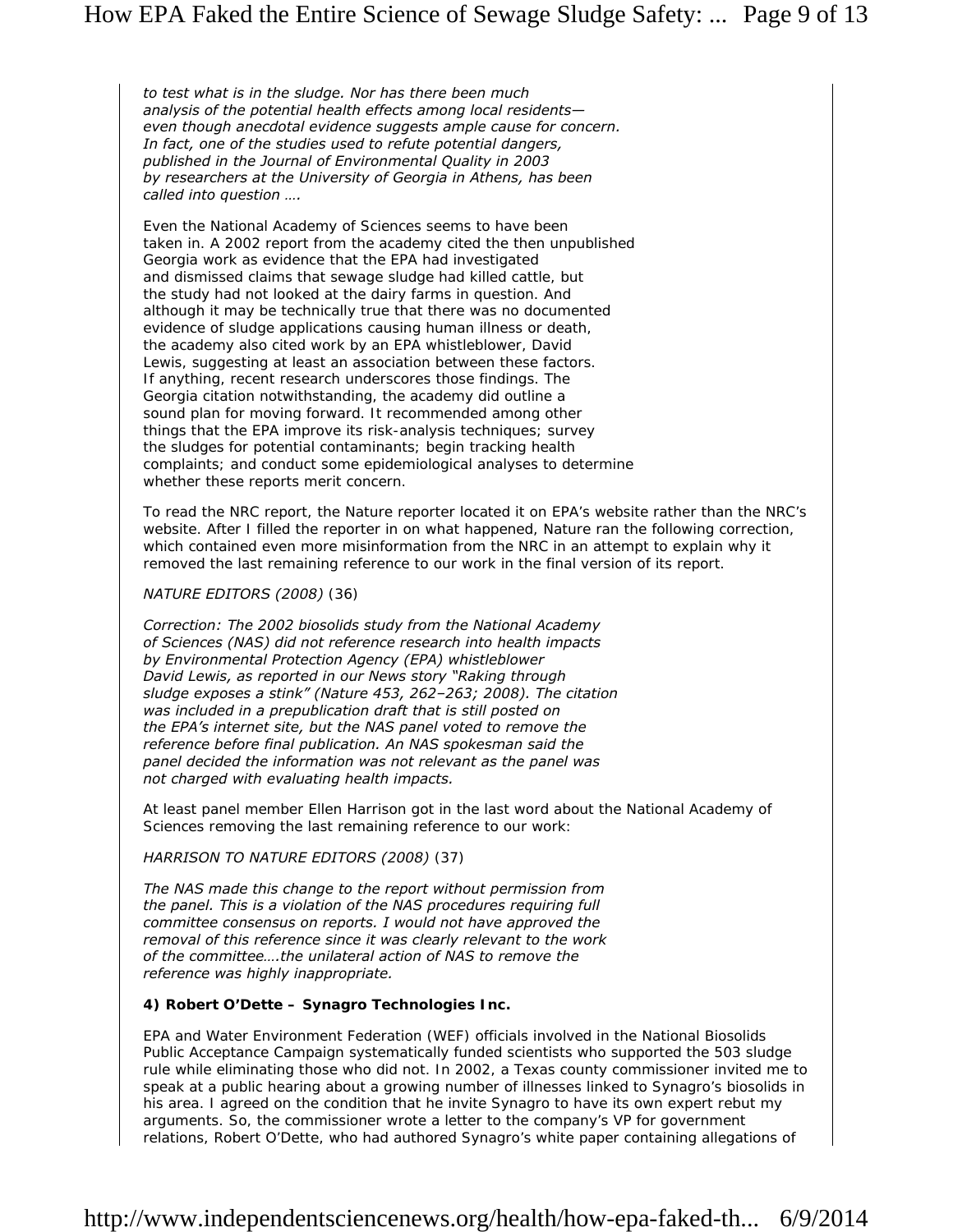research misconduct against me and my coauthors at UGA. In his reply, O'Dette explained how the system works: (38)

*What we don't need are more so-called scientists whose research findings are predetermined by scientific or personal bias. These people will find their work rightly discredited and their funding will disappear while credible researchers continue to have funding.*

Synagro sent its own expert, Ian Pepper from the University of Arizona, to give a presentation at our conference, and it held its own conference across the street with others speaking on its behalf.

#### **5) Tracy Mehan, III – EPA**

On December 24, 2003, Tracy Mehan, Asst. Administrator for EPA's Office of Water, issued a letter in which he used the Gaskin study to dispel any link between biosolids and cattle deaths on the two dairy farms (39) Attorney Ed Hallman read Brobst's testimony, then questioned Gaskin:

*BROBST, GASKIN QUESTIONED BY MR. HALLMAN (2009)* (40, 41)

#### [Brobst]

*We, the authors, at least Julia and I, will stand by that the study had nothing to do with the dairy farms. I mean, we both said that on several occasions, and I believe we will both stand by that. And I have conveyed that to headquarters. If they choose to not listen or choose to listen, that's up to them. I don't have any say in how they make these paragraphs and how they form things and form their conclusions. I wouldn't have done it that way.*

#### [Gaskin]

*Q. Do you recall any conversations that you've had with Mr. Brobst about the study had nothing to do with the Boyce and McElmurray farms?* 

*A. Yes.* 

*Q. Tell me the substance of those conversations.* 

*A. I, the substance of the conversations were concerns that our study was being used, that people were citing our study as if the dairy farms were part of what we had sampled, and they were not. And I had concerns about that, that even though the JEQ article clearly said beef cattle farms, that some people were not being clear about that fact.* 

*Q. Did you ever voice those concerns to anyone besides Mr. Brobst?* 

*A. I voiced those concerns to Mr. Brobst and also at one point Ned Beecher.* 

*Q. Who is that?* 

*A. He is the director of the Northeast Biosolids Association.* 

*Q. What did you tell him?* 

*A. I told him that I was concerned that the JEQ article was being conflated with the dairy and that our study did indicate that there was not a widespread problem, but it did not specifically address the dairy concerns.*

#### **5) Henry Longest, II – EPA**

When Speaker of the House Newt Gingrich greeted me in his office overlooking the National Mall in 1996, he looked at me and said, "You know you're going to be fired for this, don't you?" "I know," I replied, "I just hope to stay out of prison." The speaker had just read my commentary in Nature, titled "EPA Science: Casualty of Election Politics." It reflected the proverbial crossroads in my life. Since I was five years old, I wanted to become a scientist and have my own laboratory. Giving up my research career was not something I took lightly. It reflected my conclusion that EPA's commitment to removing pollutants from water and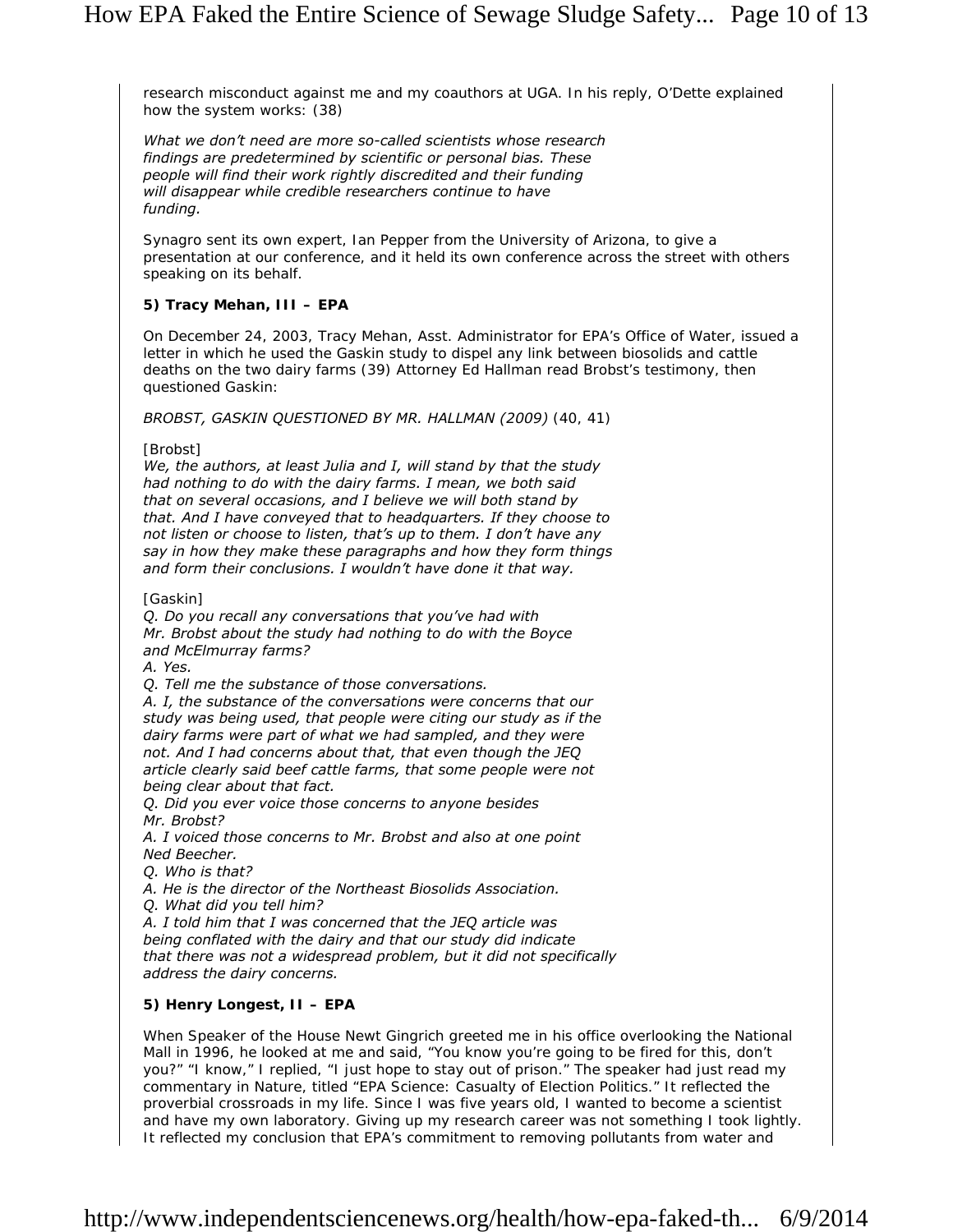concentrating them on land will eventually cause as much, if not more, harm to public health and the environment than these same pollutants caused in rivers and other aquatic systems. As soon as I turned age 55 in 2003, EPA's Acting Administrator for EPA's Office of Research & Development, Henry Longest, terminated me - the Agency's only research scientist to ever publish first-authored research articles in *Nature, Lancet* and *Nature Medicine*. As acting deputy assistant administrator for the Office of Water in the late 1970s, Longest was the first high-ranking EPA administrator to promote land application of sewage sludges.

*Science for Sale: How the US Government Uses Powerful Corporations and Leading Universities to Support Government Policies, Silence Top Scientists, Jeopardize Our Health, and Protect Corporate Profits* by David Lewis can be obtained here [3].

#### **References**

1. U.S. Environmental Protection Agency. Biosolids: Targeted National Sewage Sludge Survey Report — Overview, January 2009, EPA 822-R-08-014. www.epa.gov/waterscience/biosolids/tnsss-tech.pdf 2. US Dept. Labor, Office of Administrative Law Judges. Case No.99- CAA-12, Deposition transcript of Dr. Alan Rubin, p. 149. *Lewis v. EPA*, Apr. 27, 1999.

3. *Ibid*, pp. 168-172.

4. *USA, ex rel. Lewis, McElmurray and Boyce v. Walker et al.* United States District Court, Middle District of Georgia, Athens Division. Case No. 3:06-CV-16-CDL. Deposition transcript of Dr. Rufus Chaney, Jun. 26, 2009. 5. *Ibid*.



6. Dendy LB, U. of Maryland administrator named dean of UGA College of Agricultural and Environmental Sciences. University of Georgia, June 3, 2005.

7. University of Georgia, Bush taps former UGA dean for REE under secretary. Jan. 19, 2006. 8. *Lewis v. EPA*, U.S. Department of Labor, CA 2003-CAA-00005, 00006. Deposition of Robert E. Hodson, Ph.D. Jan. 31, 2003.

9. *Ibid, USA, ex rel. Lewis,et al.* R Chaney Deposition, p. 21.

10. *Ibid, USA, ex rel. Lewis,et al.* R Chaney Deposition, p.53-54.

11. U.S. Environmental Protection Agency. 2002. *Land Application of Biosolids Status Report*; Report 2002-S-000004; Office of Inspector General. Washington, DC.

12. *McElmurray v. United States Department of Agriculture*, United States District Court, Southern District of Georgia. Case No. CV105-159. Order issued Feb. 25, 2008.

13. *Ibid, USA, ex rel. Lewis,et al.* R Chaney Deposition, p. 157.

14. Chaney R, USCC Listserve, October 5, 2004.

15. *Ibid, USA, ex rel. Lewis,et al.* R Chaney Deposition, p. 13-17.

16. *Lewis v. EPA*, U.S. Department of Labor, Case Nos. 2003-CAA-6, 2003-CAA-5, Joint stipulations, March 4, 2003; USEPA, Stancil F, Branch Chief, ESD, to Russo R, Director, ERD, Apr. 22, 2003; Thomas AL, Synagro, to Adams M, President, University of Georgia, Dec. 21, 2004.

17. Synagro Technologies, Inc. Analysis of David Lewis' Theories Regarding Biosolids, p. 4, 6, Sept. 20, 2001.

18. Lewis DL, Gattie DK, Novak ME, Sanchez S, Pumphrey C. (2002) Interactions of pathogens and irritant chemicals in land-applied sewage sludges (biosolids). *BMC Public Health* 2:11. www.biomedcentral.com/1471-2458/2/11. [2]

19. *Ibid*, Lewis et al., *BMC-Public Health*, 2001. Results, Environmental Assessment.

20. *Ibid*, Lewis et al., *BMC-Public Health*, 2001. Methods, Assessing environmental conditions. 21. Gattie DK and Lewis DL. 2004. A high-level disinfection standard for land-applied sewage sludge (biosolids). *Environ. Health Perspect.* 112:126-31.

22. Khuder S, Milz SA, Bisesi M, Vincent R, McNulty W, Czajkowski K. Health survey of residents living near farm fields permitted to receive biosolids. *Arch. Environ. Occup. Health* 62, 5–11 (2007).

23. Reinthaler FF, Posch J, Feierl G, Wüst G, Haas D, Ruckenbauer G, Mascher F, Marth E. Antibiotic resistance of E. coli in sewage and sludge. *Water Res*. 2003 Apr; 37(8):1685-90; Sahlström L, Rehbinder V, Albihn A, Aspan A, Bengtsson B. Vancomycin resistant enterococci (VRE) in Swedish sewage sludge. *Acta Veterinaria Scandinavica*, 2009.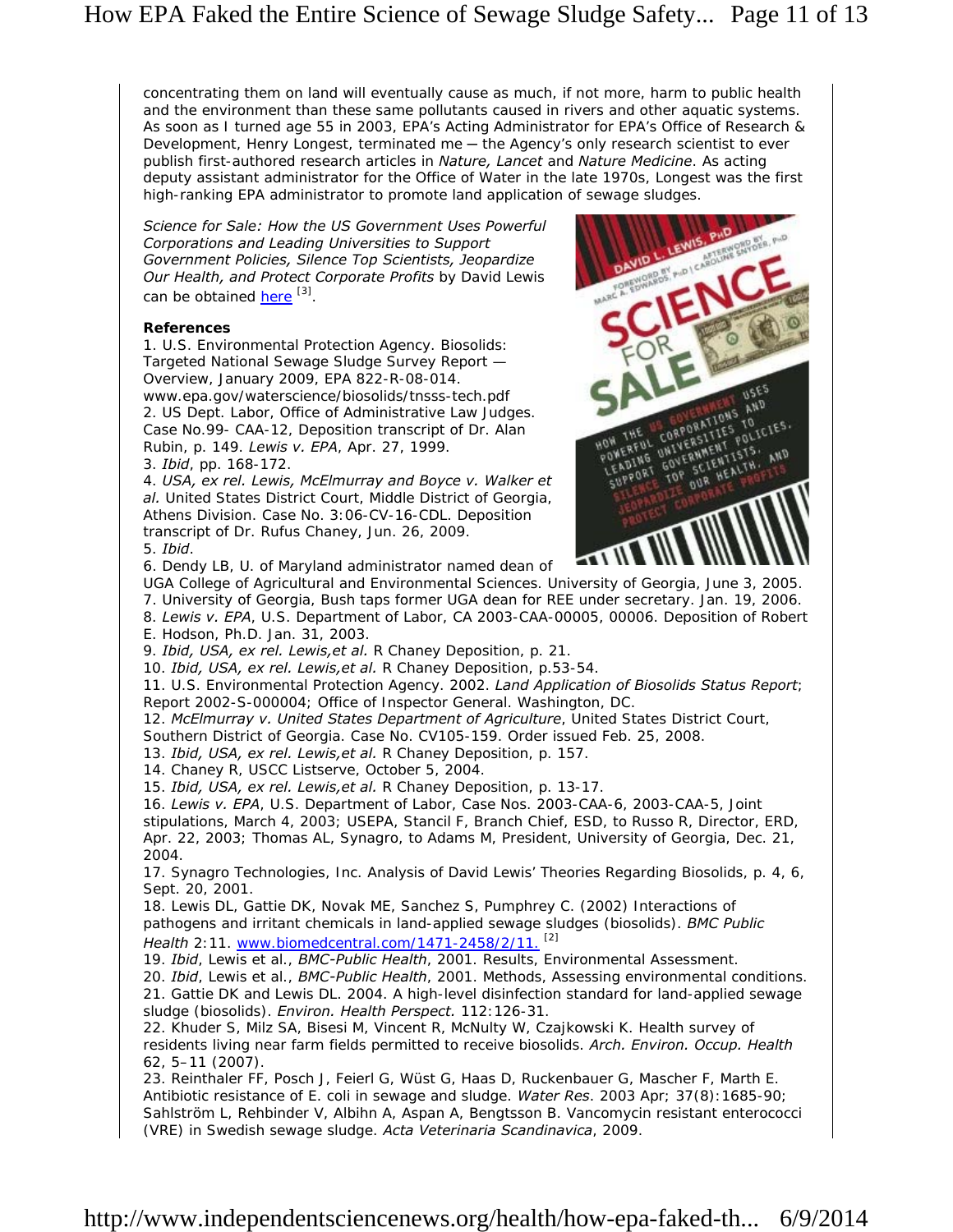24. *USA, ex rel. Lewis, McElmurray and Boyce v. Walker et al.* United States District Court, Middle District of Georgia, Athens Division. Case No. 3:06-CV-16-CDL. Deposition transcript of J. Gaskin, p. 293-4, Jun. 20, 2009. 25. Martel S, National Academy of Sciences, to Harrison E, Mar. 27, 2002 [Email]. 26. Harrison, EZ, McBride MB and Bouldin DR. Land application of sewage sludges: An appraisal of the US regulations [8]. *Int. J. Environ. and Pollution*, Vol.11, No.1. 1-36. Case for Caution Revisited<sup>[9]</sup> 2009. 27. *Lewis v. EPA*, U.S. Department of Labor, Office of Administrative Law Judges, Case No. 98 -CAA-13, Deposition of Ellen Harrison, p. 34-35, 76, Mar. 21, 2003. 28. Harrison E, Cornell Waste Management Institute, to Lewis D, Mar. 5, 2003 [Email]. 29. *Ibid*. 30. Kester G to EPA officials Rubin A, Hais A, Roufael A, Carkuff A, Sajjad A, Bastian R, Brobst R, Sans C, Hamilton D, Hetherington D, Gross C, Lindsey A, Home J, Ryan J, Smith J, Colletti J, Dombrowski J, Dunn J, Walker J, Fondahl L, Dominy M, Meckes M, Murphy T. Subject: FW: Dr. David Lewis, 09/24/01 [Email]. 31. *Ibid*. 32. National Research Council. *Biosolids Applied to Land: Advancing Standards and Practice*, Overarching Findings, p. 4. National Academy Press. Washington, DC, 2002. 33. Burkhart J (NIH/NIEHS) to Lewis D, copied to Burleigh K (NIH/NIEHS), Subject: EHP ms 6207. May 07, 2003 [Email]. 34. *Ibid*, Gattie, Lewis, 2004. 35. Stuck in the mud—The Environmental Protection Agency must gather data on the toxicity of spreading sewage sludge [Editorial]; Tollefson J. Raking through sludge exposes a stink. *Nature*, 2008, Vol. 453, p. 258, 262-3, May 15, 2008. 36. *Nature* editors. *Correction*. *Nature* 453; 577, May 28, 2008 doi:10.1038/453577d http://www.nature.com/news/2008/080528/full/453577d.html 37. Harrison E. Correspondence at Nature.com. June 17, 2008. 38. O'Dette R, Synagro Technologies, Inc., to Stavinoha TD, Commissioner Precinct 1, Fort Bend County, TX. Nov.18, 2002. 39. Mehan GT III. USEPA, Assistant Administrator, Office of Water, to Mendelson J III. Dec. 24, 2003 [Letter]. 40. *Ibid*, Gaskin deposition p. 269, Jun. 22, 2009. 41. *Ibid*, Gaskin deposition p. 372-4, Jun. 22, 2009. Article printed from Independent Science News | Food, Health and Agriculture Bioscience News: **http://www.independentsciencenews.org** URL to article: **http://www.independentsciencenews.org/health/how-epa-faked-theentire-science-of-sewage-sludge-safety-a-whistleblowers-story/** URLs in this post: [1] EPA survey: **http://water.epa.gov/scitech/wastetech/biosolids/upload/2009\_01\_15\_biosolids\_tnsss -tech.pdf** [2] Lewis et al 2002: **http://www.biomedcentral.com/1471-2458/2/11.** [3] Science for Sale: How the US Government Uses Powerful Corporations and Leading Universities to Support Government Policies, Silence Top Scientists, Jeopardize Our Health, and Protect Corporate Profits: **http://www.barnesandnoble.com/w/science-for-sale-david-llewis-phd/1117301377?ean=9781626360716** [4] Water Environment Federation: **http://www.wef.org/** [5] Gaskin et al 2003: **http://www.researchgate.net/publication/10931360\_Longterm\_biosolids\_application\_effects\_on\_metal\_concentrations\_in\_soil\_and\_bermudagrass\_fo**

[6] Fig. 1 pdf here: **http://www.independentsciencenews.org/?p=1912**

[7] congressional hearings into EPA retaliations against:

**http://deadlydeceit.com/CongressionalTestimony-DavidLewis.html**

[8] peer-reviewed article:

**http://ecommons.library.cornell.edu/bitstream/1813/5299/1/IJEPHarrison.pdf? origin=publication\_detail**